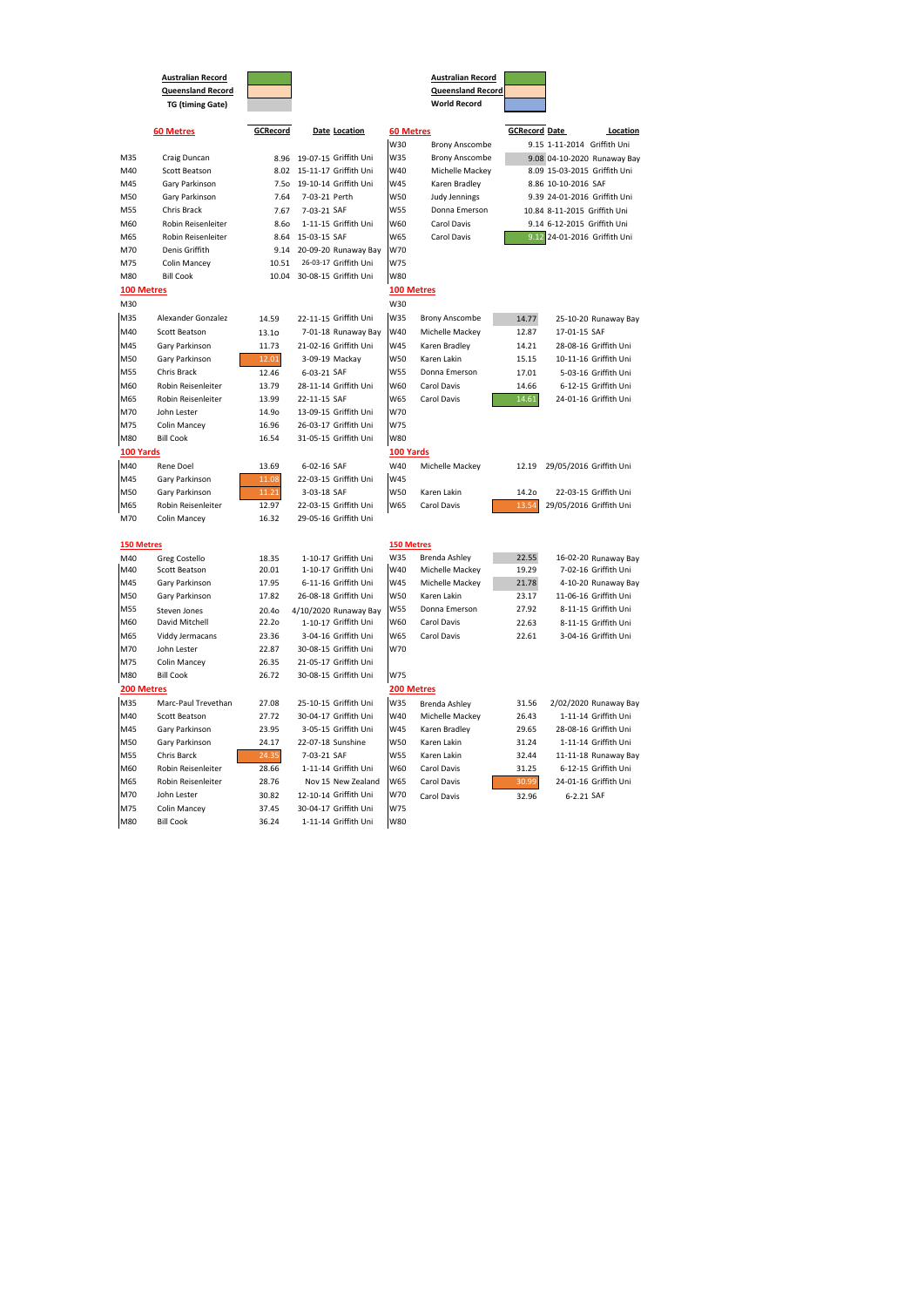| 300 Metres        |                                   |          |                         |            | 300 Metres                |                    |                         |  |
|-------------------|-----------------------------------|----------|-------------------------|------------|---------------------------|--------------------|-------------------------|--|
| M30               | Murry Goodwin                     | 33.75    | 24/03/2019 Griffith Uni |            |                           |                    |                         |  |
| M35               | <b>Neill Smith</b>                | 45.87    | 24-03-19 Griffith Uni   | W35        | Brenda Ashley             | 51.54              | 19/01/2020 Runaway Bay  |  |
| M40               |                                   |          |                         | W40        | Michelle Mackey           | 42.19              | 17-01-15 Saf            |  |
| M45               | Gary Parkinson                    | 37.17    | 27-02-16 Griffith Uni   | <b>W45</b> | Karen Bradley             | 47.56              | 25-09-16 Griffith Uni   |  |
| M50               | Gary Parkinson                    | 37.93    | Feb-20 SAF              | W50        | Karen Lakin               | 50.52              | 25-01-15 Griffith Uni   |  |
| M55               | Chris Brack                       | 39.21    | 14-11-20 SAF            | <b>W55</b> | Karen Lakin               | 52.29              | 12-01-19 SAF            |  |
| M60               | <b>Bruce Bodsworth</b>            | 47.25    | 28-11-15 SAF            | W60        | Carol Davis               | 50.42              | 8-11-15 Griffith Uni    |  |
| M65               | Robin Reisenleiter                | 48.24    | 22-03-15 Griffith Uni   | W65        | Carol Davis               | 49.11              | 29-05-16 Griffith Uni   |  |
| M70               | John Lester                       | 52.94    | 21-09-14 Griffith Uni   | W70        |                           |                    |                         |  |
| M75               | <b>Colin Mancey</b>               | 58.37    | 18-12-16 Griffith Uni   |            |                           |                    |                         |  |
| 400 metres        |                                   |          |                         |            | 400 metres                |                    |                         |  |
| M30               | Murry Goodwin                     | 46.24    |                         |            |                           |                    |                         |  |
| M40               | Tadashi Nawagawa                  | 62.33    | 11-10-15 Griffith Uni   | W40        | Michelle Mackey           | 62.49              | 6-02-15 Griffith Uni    |  |
| M45               | Gary Parkinson                    | 52.60    | 21-02-16 Griffith Uni   | W45        | Petrina Brown             | 67.13              | 18-04-16 Adelaide       |  |
| M50               | Gary Parkinson                    | 53.72    | 14-09-18 Malaga Spain   | <b>W50</b> | Karen Lakin               | 69.60              | 5-04-15 Sydney          |  |
| M55               | Chris Brack                       | 55.14    | 19-12-20 SAF            | <b>W55</b> | Karen Lakin               | 74.28              | 10-11-18 Runaway Bay    |  |
| M60               | Robin Reisenleiter                | 69.09    | 30-11-14 Griffith Uni   | W60        | Carol Davis               | 70.17              | 22-11-15 Griffith Uni   |  |
| M65               | Robin Reisenleiter                | 69.91    | 14-03-15 SAF            | W65        | Carol Davis               | 70.42              | 4-06-16 Townsville      |  |
| M70               | Colin Mancey                      | 1.26.60  | 22-11-15 Griffith Uni   | W70        |                           |                    |                         |  |
| M75               | <b>Colin Mancey</b>               | 1.18.43  | 11-06-17 Darwin         | W75        |                           |                    |                         |  |
| M80               |                                   |          |                         |            |                           |                    |                         |  |
| <b>600 Metres</b> |                                   |          |                         |            | <b>600 Metres</b>         |                    |                         |  |
| M35               | Marc-Paul Trevethan               | 1.44.10  | 25-10-15 Griffith Uni   | W35        | Erika O'Reilly            | 2.05.44            | 3-04-16 Griffith Uni    |  |
| M40               | Dean Nipperess                    | 2.36.85  | 25-10-15 Griffith Uni   | W40        |                           |                    |                         |  |
| M45               | Gary Parkinson                    | 1.33.61  | 20-11-16 Griffith Uni   | W45        | Petrina Brown             | 1.50.79            | 3-04-16 Griffith Uni    |  |
| M50               | Gary Parkinson                    | 1.32.44  | 27-10-19 Griffith Uni   | W50        | Karen Lakin               | 1.57.20            | 19-10-14 Griffith Uni   |  |
| M65               | <b>Bruce Bodsworth</b>            | 1.56.48  | 13-08-17 Griffith Uni   | W60        | Carol Davis               | 2.02.00            | 19-10-14 Griffith Uni   |  |
| M70               | <b>Colin Mancey</b>               | 2.22.84  | 6-12-15 Griffith Uni    | W65        | Carol Davis               | 01.59.28           | 26-02-17 Griffith Uni   |  |
| M75               | Alf Lakin                         | 2.55.55  | 15-09-15 Griffith Uni   | W70        |                           |                    |                         |  |
| 800 Metres        |                                   |          |                         |            | 800 Metres                |                    |                         |  |
| M30               |                                   |          |                         | W30        | <b>Brony Anscombe</b>     | 3.43.00            | 5-10-14 Griffith Uni    |  |
| M35               | Marc-Paul Trevethan               | 2.33.61  | 27-09-15 Griffith Uni   | W35        | Erika O'Reilly            | 2.33.48            | 12-03-16 SAF            |  |
| M40               | Tadashi Nawagawa                  | 2.20.98  | 18-01-14 SAF            | W40        |                           |                    |                         |  |
| M45               | Tadashi Nawagawa                  | 2.24.92  | 8-07-18 Griffith Uni    | W45        | Petrina Brown             | 2.36.07            | 3-04-15 Sydney          |  |
| M50               | Gary Parkinson                    | 2.28.95  | 6-10-19 Griffith Uni    | <b>W50</b> | Karen Lakin               | 2.48.78            | 3-04-15 Sydney          |  |
|                   |                                   |          |                         | <b>W55</b> | Donna Emerson             | 4.15.50            | 17-01-16 Griffith Uni   |  |
| M60               | <b>Bruce Bodsworth</b>            | 2.51.11  | 20-03-16 Griffith Uni   | W60        | Carol Davis               | 2.55.53            | 17-01-16 Griffith Uni   |  |
| M65               | Viddy Jermacans                   | 3.34.11  | 27-09-15 Griffith Uni   | W65        | Carol Davis               | 2.50.54            | 19-04-16 Adelaide       |  |
| M70               | Colin Mancey                      | 3.24.20  | 25-09-16 Griffith Uni   | W70        |                           |                    | 7/02/2021 SAF           |  |
| M75               | Colin Mancey                      | 3.08.41  | 10-06-17 Darwin         | W85        | Carol Davis<br>Christiane | 3.05.52<br>5.34.89 | 28/08/2016 Griffith Uni |  |
| M80               | Paul Adams                        | 4.02.30  | 26-04-18 Perth          |            |                           |                    |                         |  |
| 1500 Metres       |                                   |          |                         |            | 1500 Metres               |                    |                         |  |
|                   | Neill Smith                       | 4.59.00  | 24-02-19 Griffith Uni   | W35        |                           |                    |                         |  |
| M35               |                                   |          |                         |            | Erika O'Reilly            | 5.07.97            | 5-03-16 Griffith Uni    |  |
| M40<br>M45        | Tadashi Nawagawa<br>Andrew Kariko | 5.04.47  | 21-04-18 SAF            | W40        |                           |                    |                         |  |
|                   |                                   | 5.20.31  | 13-01-19 Griffith Uni   | W45        | Petrina Brown             | 5.36.02            | 18-04-16 Adelaide       |  |
| M50               | Steven Jones                      | 05:39.1  | 4-06-17 Griffith Uni    | W50        | Yasmin Steffe             | 8.15.17            | 30-08-15 Griffith Uni   |  |
| M60               | <b>Bruce Bodsworth</b>            | 6.43.34  | 28-10-15 SAF            | W60        | Carol Davis               | 6.19.61            | 12-10-14 Griffith Uni   |  |
| M65               | <b>Bruce Bodsworth</b>            | 6.56.04  | 27-08-17 Griffith Uni   |            | W65 Suzanne Jolley        | 6.20.93            | 5/12/2021 Runaway Bay   |  |
| M70               | <b>Colin Mancey</b>               | 7.13.03  | 5-03-16 Griffith Uni    | W70        |                           |                    |                         |  |
| M75               | <b>Colin Mancey</b>               | 6.34.28  | 11-06-17 Darwin         |            |                           |                    |                         |  |
| M80               | <b>Charles Crowley</b>            | 12.57.63 | 17-01-16 Griffith Uni   |            |                           |                    |                         |  |
| 3000 Metres       |                                   |          |                         |            | 3000 Metres               |                    |                         |  |
| M35               | Neill Smith                       | 10.45.52 | 15-09-19 Griffith Uni   | W35        | Erika O'Reilly            | 11.29.60           | 3-04-16 Griffith Uni    |  |
| M40               | Tadashi Nawagawa                  | 11.44.53 | 12-10-13 Griffith Uni   | W40        |                           |                    |                         |  |
| M45               |                                   |          |                         | W45        | Jo Buchanan               | 14.57.77           | 10-01-15 SAF            |  |

M55 Griffith University Control of Month Control of MS5 Suzanne Jolley 13.33.71 5-10-14 Griffith Uni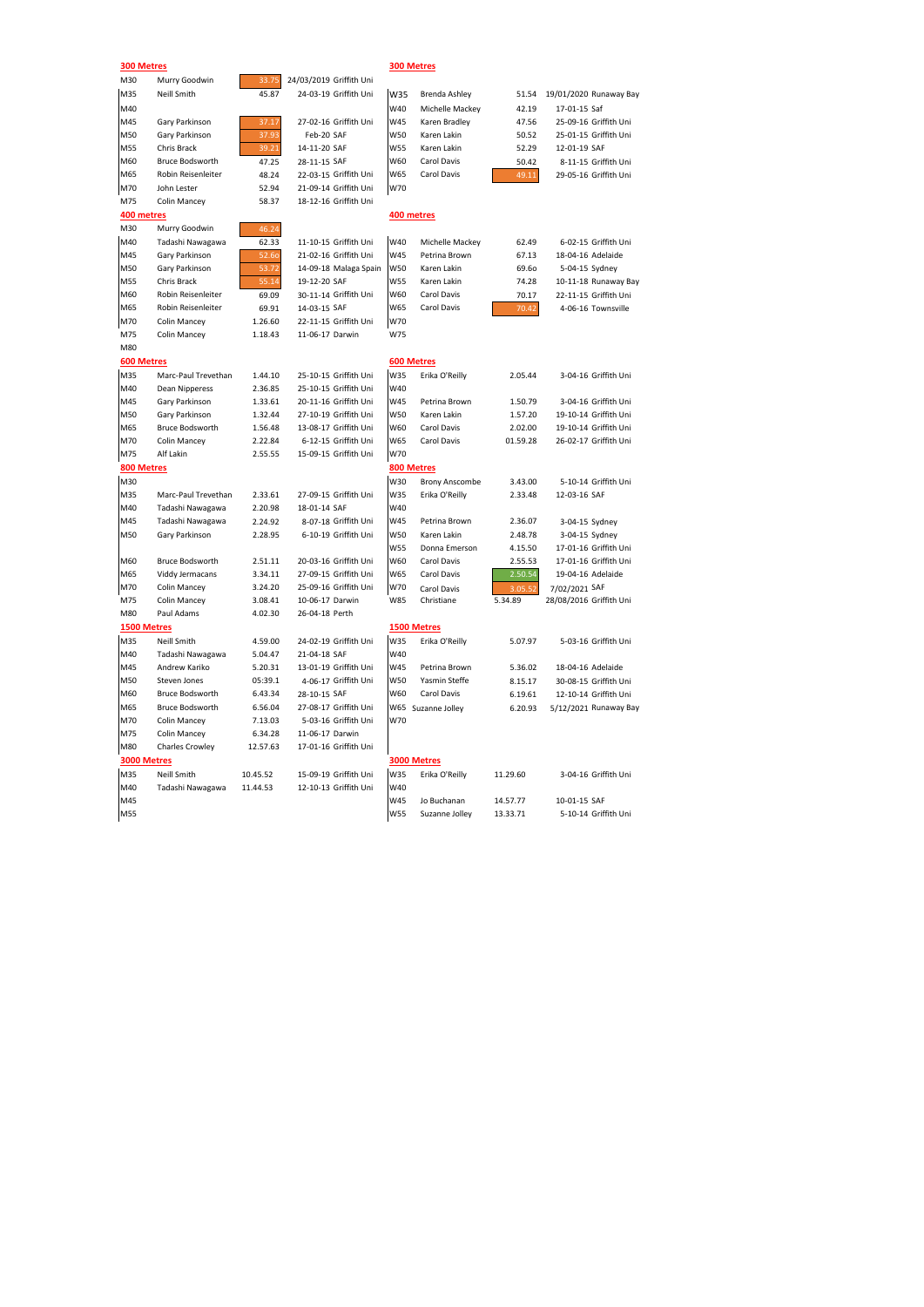| M70              | <b>Colin Mancey</b>                | 19.48.60     | 20-02-16 SAF                                 | W60        | Suzanne Jolley                           | 13.52.00     | 25.10.2020    | Runaway Bay           |
|------------------|------------------------------------|--------------|----------------------------------------------|------------|------------------------------------------|--------------|---------------|-----------------------|
| M75              | Colin Mancey                       | 15.45.67     | 24-06-18 Griffith Uni                        |            |                                          |              |               |                       |
|                  | 5000 Metres                        |              |                                              |            | 5000 Metres                              |              |               |                       |
| M35              | Alexander Gonzalez                 | 18.34.86     | 11-Oct-15 Griffith                           | W35        |                                          |              |               |                       |
| M40              | Markus Bergh                       | 18.13.17     | 11-Oct-15 Griffith                           | W45        | Jo Buchanan                              | 22.08.48     |               | 3-04-15 Sydney        |
|                  |                                    |              |                                              |            | W60 Suzanne Jolley                       | 23.52.04     | $6 - 03 - 21$ | SAF                   |
| M70              | <b>Colin Mancey</b>                | 28.42.58     | 30-Aug-15 Griffith                           |            |                                          |              |               |                       |
|                  | <b>10000 Metres</b>                |              | Uni                                          |            | 10000 Metres                             |              |               |                       |
| M45              |                                    |              |                                              | W45        | Jo Buchanan                              | 48.40.18     |               | 3-05-15 Griffith Uni  |
|                  | <b>2000 Metres Steeplechase</b>    |              |                                              |            | <b>2000 Steeplechase</b>                 |              |               |                       |
|                  |                                    |              |                                              |            |                                          |              |               |                       |
|                  | <b>3000 Metres Steeplechase</b>    |              |                                              |            | <b>3000 Metres Steeplech</b>             |              |               |                       |
|                  | <b>80 Metre Hurdles</b>            |              |                                              |            | <b>80 Metre Hurdles</b>                  |              |               |                       |
| M70              | Mills Laferty                      | 18.85        | 26/01/2019 SAF                               | W65        | Carol Davis                              | 16.84        |               | SAF                   |
|                  |                                    |              |                                              |            | W70 Carol Davis                          | 16.98        | 06.02.21      | SAF                   |
|                  | <b>100 Metre Hurdles</b>           |              |                                              |            | <b>100 Metre Hurdles</b>                 |              |               |                       |
| M50              | Michael Kirkby                     | 22.14        | 14-03-15 SAF                                 |            |                                          |              |               |                       |
| M60              | <b>Bruce Bodsworth</b>             | 22.52        | 1-11-14 Griffith Uni                         |            |                                          |              |               |                       |
|                  | <b>300 Metre Hurdles</b>           |              |                                              |            | <b>300 Metre Hurdles</b>                 |              |               |                       |
| M60              | <b>Bruce Bodsworth</b>             | 54.40        | 19-10-14 Griffith Uni                        |            |                                          |              |               |                       |
|                  | <b>400 Metre Hurdles</b>           |              |                                              |            | <b>400 Metre Hurdles</b>                 |              |               |                       |
|                  | <b>1500 Metre Track Walk</b>       |              |                                              |            | <b>1500 Metre Track Walk</b>             |              |               |                       |
| M40              | Dean Nipperess                     | 7.11.69      | 10-01-16 Griffith Uni                        | W40        |                                          |              |               |                       |
| M45              |                                    |              |                                              | W45        | Nyle Sunderland                          | 8.59.19      |               | 10-01-16 Griffith Uni |
| M60              |                                    |              |                                              | W60        | Robyn Wales                              | 12.26.59     |               | 8-11-15 Griffith Uni  |
| M75              | Patrick Sella                      | 10.24.62     | 16-04-16 Adelaide                            |            |                                          |              |               |                       |
|                  | <b>3000 Metre Track Walk</b>       |              |                                              |            | <b>3000 Metre Track Walk</b>             |              |               |                       |
| M40              | Dean Nipperess                     | 14.36.01     | 6-02-16 SAF                                  | W40        |                                          |              |               |                       |
| M45              |                                    |              |                                              | W45        | Nyle Sunderland                          | 16.22.00     |               | 1-11-14 Griffith Uni  |
| M50              | Paul Lindenberg                    | 16.51.46     | 6-02-15 Griffith Uni                         | W50        | Debbie Lindenberg                        | 19.04.10     |               | 19-10-14 Griffith Uni |
| M55              |                                    |              |                                              | W55        | Kay Shaw                                 | 18.47.70     |               | 27-09-15 Griffith Uni |
| M60              |                                    |              |                                              | W60        | Robyn Wales                              | 27.27.24     |               | 6-02-15 Griffith Uni  |
| M70              | <b>Fred Turner</b>                 | 23.28.23     | 10-01-15 SAF                                 |            |                                          |              |               |                       |
| M75              | Patrick Sela                       | 21.06.58     | 11-10-14 SAF                                 |            |                                          |              |               |                       |
| M85              | Richard Lynch                      | 25.10.01     | 21-09-14 Griffith Uni                        |            |                                          |              |               |                       |
|                  | <b>5000 Metre Track Walk</b>       |              |                                              |            | <b>5000 Metre Track Walk</b>             |              |               |                       |
| M40              | Dean Nipperess                     | 26.29.50     | 22-02-16 SAF                                 | W40        |                                          |              |               |                       |
| M45              |                                    |              |                                              | W45        | Nyle Sunderland                          | 27.58.77     |               | 7-03-15 Griffith Uni  |
| M50              | Paul Lindenberg                    | 30.23.13     | 1-11-14 Griffith Uni                         | W50        | Debbie Lindenberg                        | 33.49.45     |               | 19-07-15 Griffith Uni |
| M55              |                                    |              |                                              | <b>W55</b> | Kay Shaw                                 | 31.19.85     |               | 26-07-15 UQ St Lucia  |
| M60              |                                    |              |                                              | W60        | Robyn Wales                              | 46.33.04     |               | 7-03-15 Griffith Uni  |
| M75              | Patrick Sela                       | 34.52.47     | 24-01-16 Griffith Uni                        |            |                                          |              |               |                       |
| M80<br>M85       | <b>Bert Janes</b><br>Richard Lynch | 40.00.08     | 17-05-15 Griffith Uni                        |            |                                          |              |               |                       |
|                  |                                    | 42.03.61     | 14-03-15 SAF                                 |            |                                          |              |               |                       |
|                  | 10000 Metre Track Walk             |              |                                              |            | 10000 Metre Track Walk                   |              |               |                       |
| M45              | Dean Nipperess                     | 58.22.66     | 4-11-15 SAF                                  | W45        | Nyle Sunderland                          | 57.40.22     |               | 28-11-14 Griffith Uni |
| M50              | Paul Lindenberg                    | 64.51.02     | 28-11-14 Griffith Uni                        | W50        |                                          |              |               |                       |
|                  |                                    |              |                                              | W55        | Kay Shaw                                 | 65.55.68     |               | 28-11-14 Griffith Uni |
| <b>Long Jump</b> |                                    |              |                                              |            | Long Jump                                |              |               |                       |
| M30              | Anthony Eggersdorff                | 2.51         | 29/01/2017 Griffith Uni                      | W30<br>W35 | <b>Brony Anscombe</b>                    | 4.04         |               | 1-11-14 Griffith Uni  |
| M35<br>M40       | Greg Costello<br>Scott Beatson     | 5.53<br>4.82 | 27-08-17 Griffith Uni                        | W40        | <b>Brony Anscombe</b><br>Michelle Mackey | 4.09<br>5.07 |               | 26-03-17 Griffith Uni |
| M45              | Gary Parkinson                     | 5.53         | 7-01-18 Runaway Bay<br>25-10-15 Griffith Uni | W45        | Karen Bradley                            | 4.62         | 14-12-14 SAF  | 28-08-16 Griffith Uni |
| M50              | Gary Parkinson                     | 5.63         | 16-12-18 Griffith Uni                        | W50        | Judy Jennings                            | 3.73         |               | 17-01-16 Griffith Uni |
|                  |                                    |              |                                              |            |                                          |              |               |                       |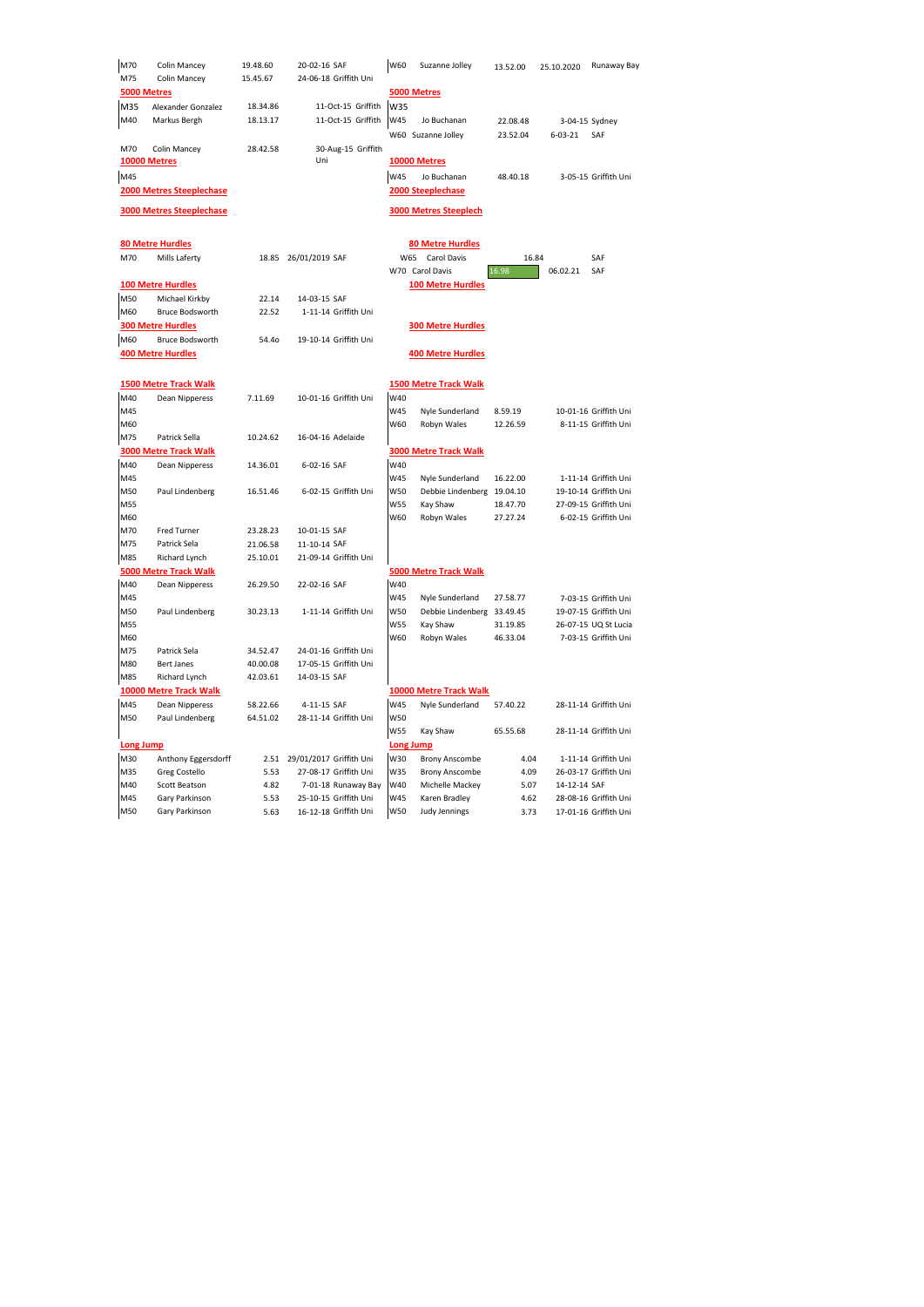| M55                | Glenn Dunne            | 4.13             | 9-06-17 Darwin                | W55               | Donna Emerson          | 3.36             | 17-01-16 Griffith Uni         |  |
|--------------------|------------------------|------------------|-------------------------------|-------------------|------------------------|------------------|-------------------------------|--|
| M60                | <b>Bruce Bodsworth</b> | 4.16             | 20-06-15 SAF                  | W60               | Carol Davis            | 3.69             | 12-02-17 Griffith Uni         |  |
| M65                | Viddy Jermacans        | 4.13             | 16-04-16 Adelaide             | W65               | Carol Davis            | 4.07             | 16-12-18 Griffith Uni         |  |
| M70                | Denis Griffith         | 3.73             | 7-02-21 Runaway Bay           | W70               | Carol Davis            | 3.68             | 7/02/2021 SAF                 |  |
| M75                | Alf Lakin              | 2.76             | 12-03-16 SAF                  |                   |                        |                  |                               |  |
| M80                | <b>Charles Crowley</b> | 3.1 <sub>0</sub> | 11-09-16 Griffith Uni         |                   |                        |                  |                               |  |
| <b>Triple Jump</b> |                        |                  |                               |                   | <b>Triple Jump</b>     |                  |                               |  |
| M35                | Craig Duncan           | 10.36            | 25/10/2016 Griffith Uni       |                   |                        |                  |                               |  |
| M45                |                        |                  |                               | W45               |                        |                  |                               |  |
| M50                | Mike Kirkby            | 6.04             | 11-10-15 Griffith Uni         | <b>W50</b>        |                        |                  |                               |  |
| M55                | Glenn Dunne            |                  | 8.57 11/06/2017 Darwin        | <b>W55</b>        | Jill Pryor             | 8.63             | 14-03-15 SAF                  |  |
| M65                | Mills Lafferty         | 4.87             | 6/05/2017 Mackay              | W60               | Carol Davis            | 6.85             | 8-11-15 Griffith Uni          |  |
| M70                | Denis Griffith         | 7.16             | 7-03-21 SAF                   | W65               | Carol Davis            | 7.90             | 1/09/2019 Mackay              |  |
| M75                | Alf Lakin              | 6.08             | 12-03-16 SAF                  | W75               |                        |                  |                               |  |
| M80                | <b>Charles Crowley</b> | 6.3 <sub>0</sub> | 15-03-15 SAF                  |                   |                        |                  |                               |  |
| <b>High Jump</b>   |                        |                  |                               |                   | <b>High Jump</b>       |                  |                               |  |
| M35                | Greg Costello          | 1.77             | 10-11-16 Griffith Uni         | W35               |                        |                  |                               |  |
| M40                |                        |                  |                               | W40               |                        |                  |                               |  |
| M45                | Andrew Barkworth       |                  | 1.35 30/04/2017 Griffith Uni  | W45               | Jo Buchanan            | 1.18             | 14-03-15 SAF                  |  |
| M50                | Ben Dickson            | 1.7 <sub>o</sub> | 19-07-15 Griffith Uni         | <b>W50</b>        |                        |                  |                               |  |
| M55                | <b>Brian Key</b>       | 1.55             | 4-06-17 Griffith Uni          | W55               |                        |                  |                               |  |
| M60                | <b>Bruce Bodsworth</b> | 1.3 <sub>0</sub> | 24-01-15 SAF                  | W60               | Carol Davis            | 1.1 <sub>0</sub> | 2-08-15 Griffith Uni          |  |
| M65                | Viddy Jermacans        | 1.22             | 9-01-16 Bendigo               | W65               | Carol Davis            |                  | 1.12 22/02/2020 SAF           |  |
| M70                | Grant Chapman          | 0.92             |                               |                   |                        |                  |                               |  |
| M80                | <b>Charles Crowley</b> | 1.00             | 15-03-15 SAF                  | <b>W70</b>        | Carol Davis            |                  | 1.14 6/02/2021<br>SAF         |  |
| <b>Pole Vault</b>  |                        |                  |                               | <b>Pole Vault</b> |                        |                  |                               |  |
| M35                | Greg Costello          | 2.8o             | 1/04/2017 Auckland            |                   |                        |                  |                               |  |
| M40                |                        |                  |                               | W40               | Althea Mackie          | <b>1.80</b>      | 31-01-15 SAF                  |  |
| M45                |                        |                  |                               | W45               | Althea Mackie          | 2.2 <sub>O</sub> | 18-04-16 Adelaide             |  |
| M50                | Mike Kirkby            | 1.00             | 20-06-15 SAF                  | W50               |                        |                  |                               |  |
| M55                | Glenn Dunne            | 2.1 <sub>0</sub> | 10-06-17 Darwin               |                   |                        |                  |                               |  |
| M60                | <b>Bruce Bodsworth</b> | 2.2 <sub>O</sub> | 20-06-15 SAF                  | W60               |                        |                  |                               |  |
| M65                | <b>Bruce Bodsworth</b> | 1.90             | 24-Sep SAF                    | W65               |                        |                  |                               |  |
| M70                | Grant Chapman          | 1.30             | 6/03/2021 SAF                 |                   |                        |                  |                               |  |
|                    | <b>Javelin Throw</b>   |                  |                               |                   | <b>Javelin Throw</b>   |                  |                               |  |
| M30                | Anthony Eggersdorff    | 20.06            | 12/11/2016 Runaway Bay        |                   |                        |                  |                               |  |
| M35                | Rene Doel              | 42.56            | 3-6 Apr 15 Bankstown          | W35               | Tami Lebovics          |                  | 17.06 26/03/2017 Griffith Uni |  |
| M40                | Rene Doel              | 51.00            | 27-04-19 Melbourne            | W40               | Althea Mackie          | 21.56            | 14-03-15 SAF                  |  |
| M45                | Chris Dunne            | 37.27            | 12-11-16 Runaway Bay          | W45               | Althea Mackie          | 22.73            | 17-04-16 Adelaide             |  |
| M50                | Andrew Hassell         | 44.87            | 7-10-18 Griffith Uni          | W50               | Debbie Juckes          | 24.39            | 1-11-14 Griffith Uni          |  |
| M55                | Mike Kirkby            | 36.58            | 2-04-17 Griffith Uni          | W55               | Donna Emerson          | 20.00            | 5-03-16 Griffith Uni          |  |
| M60                | <b>Bruce Bodsworth</b> | 33.61            | 1-11-14 Griffith Uni          | W60               | Carol Davis            | 18.38            | 17-01-16 Griffith Uni         |  |
| M65                | <b>Bruce Bodsworth</b> | 34.11            | 12-03-17 Griffith Uni         | W65               | Carol Davis            | 25.51            | 26-08-18 Griffith Uni         |  |
| M70                | Mills Lafferty         | 26.16            | 16-03-19 Hobart               | W70               | Carol Davis            | 22.70            | 31-01-21 Runaway Bay          |  |
| M80                | <b>Bill McMullen</b>   | 15.1o            | 21-01-17 QSAC                 | W75               | Eunice Jenkins         | 7.28             | 26-03-17 Griffith Uni         |  |
|                    | <b>Discus Throw</b>    |                  |                               |                   | <b>Discus Throw</b>    |                  |                               |  |
| M30                | Anthony Eggersdorff    |                  | 19.93 29/01/2017 Griffith Uni |                   |                        |                  |                               |  |
| M35                | Greg Costello          | 36.82            | 12-02-17 Griffith Uni         | W35               | <b>Elane Angelides</b> | 30.84            | 4/02/2018 Runaway Bay         |  |
| M40                | Euan McLean            | 38.23            | 21-07-19 Griffith Uni         | W40               | Althea Mackie          | 27.51            | 8-11-14 SAF                   |  |
| M45                | Gerard Duffy           | 41.3             | 25-09-16 Griffith Uni         | W45               | Althea Mackie          | 28.68            | 7-10-15 Rarotonga             |  |
| M50                | Grant Edwards          | 40.95            | 29-01-15 Canberra             | <b>W50</b>        | Judy Jennings          | 16.08            | 10-01-16 Griffith Uni         |  |
| M55                | Mike Kirkby            | 35.64            | 1-04-17 Griffith Uni          | <b>W55</b>        | Donna Emerson          | 21.72            | 8-11-15 Griffith Uni          |  |
| M60                | Franz Schlechter       | 31.15            | 4-06-16 Townsville            | W60               | Sue Barber             | 16.03            | 1-11-15 Griffith Uni          |  |
| M65                | Kevin Ryall            | 33.69            | 23-10-16 Griffith Uni         | W65               | Carol Davis            | 11.79            | 29/09/2020 Runaway Bay        |  |
| M70                | Kevin Ryall            | 34.86            | 4-08-19 Griffith Uni          | W70               | Adrienne               | 14.63            | 28-06-15 Griffith Uni         |  |
| M75                | Alf Lakin              | 19.01            | 1-04-17 Griffith Uni          | W75               | <b>Eunice Jenkins</b>  | 15.92            | 14-03-15 SAF                  |  |
| M80                | Dash Daniels           | 24.28            | 27-04-19 Melbourne            |                   |                        |                  |                               |  |
|                    |                        |                  |                               |                   |                        |                  |                               |  |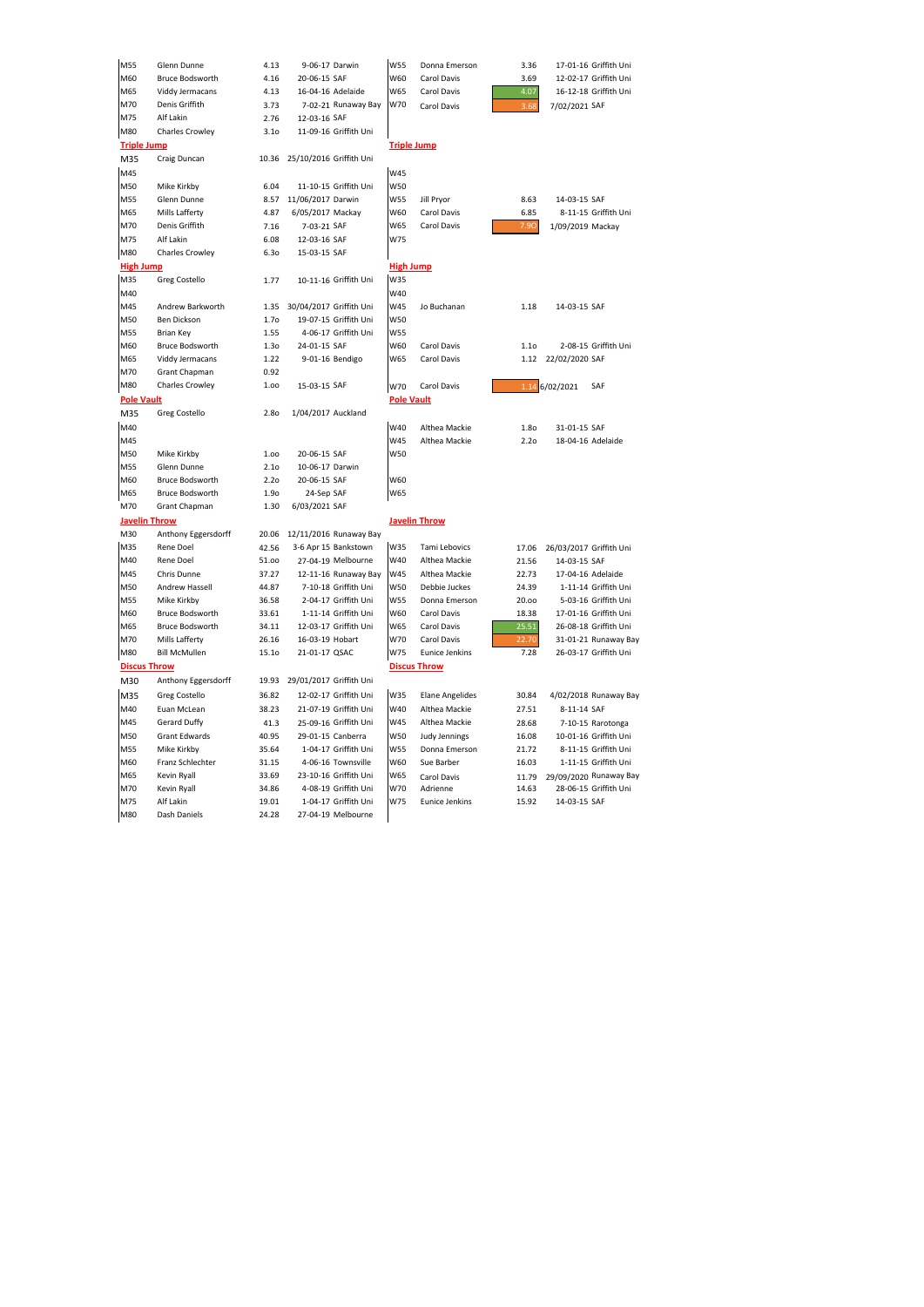| <b>Shot Put</b>     |                                 |                  |                         | <b>Shot Put</b> |                               |                  |                          |
|---------------------|---------------------------------|------------------|-------------------------|-----------------|-------------------------------|------------------|--------------------------|
| M30                 | Anthony Eggersdorff             | 7.59             | 10/11/2016 Runaway Bay  |                 |                               |                  |                          |
| M35                 | <b>Greg Costello</b>            | 10.51            | 1-04-17 Auckland        | W35             | <b>Elane Angelides</b>        | 10.42            | 4/02/2018 Runaway Bay    |
| M40                 | Rene Doel                       | 11.51            | 11-06-17 Darwin         | W40             | Althea Mackie                 | 8.65             | 3-03-15 SAF              |
| M45                 | <b>Richard Harris</b>           | 11.54            | 10-11-16 Runaway Bay    | W45             | Karen Bradley                 | 9.55             | 10-01-16 Griffith Uni    |
| M50                 | <b>Grant Edwards</b>            | 13.76            | 29-01-15 Canberra       | W50             | Judy Jennings                 | 8.77             | 6-02-15 Griffith Uni     |
| M55                 | <b>Toufic Lawand</b>            | 10.67            | 26-03-17 Griffith Uni   | W55             | Donna Emerson                 | 9.2 <sub>0</sub> | 10-01-16 Griffith Uni    |
| M60                 | Grant Chapman                   | 9.35             | 1-11-14 Griffith Uni    | W60             | Carol Davis                   | 6.42             | 17-01-15 Griffith Uni    |
| M65                 | Kevin Ryall                     | 10.50            | 7-02-15 SAF             | W65             | Carol Davis                   | 7.07             | 12-11-17 Griffith Uni    |
| M70                 | Kevin Ryall                     | 10.82            | 24-08-19 Jimboomba      | W70             | Carol Davis                   | 6.79             | 31-01-21 Runaway Bay     |
| M75                 | Alf Lakin                       | 7.35             | 1-04-17 Griffith Uni    | W75             | <b>Eunice Jenkins</b>         | 5.35             | 26-03-17 Griffith Uni    |
| M80                 | Dash Daniels                    | 10.38            | 26-04-19 Melbourne      | W80             |                               |                  |                          |
|                     | <b>Hammer Throw</b>             |                  |                         |                 | <b>Hammer Throw</b>           |                  |                          |
| M30                 | Anthony Eggersdorff             | 18.43            | 21/01/2017 QSAC         |                 |                               |                  |                          |
| M35                 | <b>Greg Costello</b>            | 25.24            | 12-11-16 Runaway Bay    | W35             |                               |                  |                          |
| M40                 | Rene Doel                       | 33.27            | 21-05-17 Griffith Uni   | W40             | Althea Mackie                 | 41.5o            | 3-04-15 Sydney           |
| M45                 | <b>Richard Harris</b>           | 33.74            | 12-11-16 Runaway Bay    | W45             | Althea Mackie                 | 42.13            | 13-02-16 SAF             |
| M50                 | <b>Grant Edwards</b>            | 48.77            | 14-03-15 SAF            | W50             |                               |                  |                          |
| M55                 | Mike Kirkby                     | 28.8o            | 3-06-16 Townsville      |                 |                               |                  |                          |
| M60                 | Grant Chapman                   | 25.81            | 1-11-14 Griffith Uni    | W60             | Sue Barber                    | 17.92            | 12-10-14 Griffith Uni    |
| M65                 | Mills Lafferty                  | 29.72            | 18-02-17 QSAC           | W65             |                               |                  |                          |
| M70                 | lan Ison                        | 33.56            | 30/03/2019 Ashmore      | W70             | Adrienne                      | 22.55            | 11-10-15 Griffith Uni    |
| M75                 | Alf Lakin                       | 17.16            | 11-10-15 Griffith Uni   | W75             | <b>Eunice Jenkins</b>         | 23.11            | 29-01-17 Griffith Uni    |
| M80                 | <b>Bill McMullen</b>            | 25.03            | 2-09-14 Griffith Uni    | W80             |                               |                  |                          |
| <b>Weight Throw</b> |                                 |                  |                         |                 | <b>Weight Throw</b>           |                  |                          |
| M30                 | Anthony Eggersdorff             | 7.63             | 21/01/2017 QSAC         |                 |                               |                  |                          |
| M35                 | <b>Greg Costello</b>            | 11.78            | 11-11-16 Runaway Bay    | W35             |                               |                  |                          |
| M40                 | Rene Doel                       | 11.47            | 21-01-17 QSAC           | W40             | Althea Mackie                 | 12.93            | 3-04-15 Sydney           |
| M45                 | <b>Richard Harris</b>           | 11.32            | 11-06-17 Darwin         | W45             | Althea Mackie                 | 13.57            | 4-16 Aug-15 Lyon, France |
| M50                 | <b>Grant Edwards</b>            | 18.84            | 10-10-16 SAF            | W50             |                               |                  |                          |
| M55                 | Michael Kirkby                  | 12.16            | 2-04-17 QSAC            | W55             |                               |                  |                          |
| M60                 | Grant Chapman                   | 11.12            | 12-10-16 Griffith Uni   | W60             | Sue Barber                    | 7.59             | 12-10-14 Griffith Uni    |
| M65                 | Mills Lafferty                  | 11.00            | 12-02-17 Griffith Uni   | W65             |                               |                  |                          |
| M70                 | Grant Chapman                   | 11.83            | 06.03.21 SAF            | W70             | Adrienne                      | <b>8.80</b>      | 28-06-15 Griffith Uni    |
| M75                 | Alf Lakin                       | 7.4o             | 7-02-16 Griffith Uni    | W75             | <b>Eunice Jenkins</b>         | 7.41             | 26-03-17 Griffith Uni    |
| M80                 | <b>Bill McMullen</b>            | 10.59            | 12-10-14 Griffith Uni   | W80             |                               |                  |                          |
|                     | <b>Heavy Weight Throw 56lbs</b> |                  |                         |                 | <b>Heavy Weight Throw 56I</b> |                  |                          |
| M30                 |                                 |                  |                         |                 |                               |                  |                          |
| M35                 | Greg Costello                   | 7.04             | 4-12-16 Griffith Uni    | W35             |                               |                  |                          |
| M40                 | Rene Doel                       | 7.15             | 4-12-16 Griffith Uni    | W40             |                               |                  |                          |
| M45                 | <b>Richard Harris</b>           | 6.9              | 21-05-17 Griffith Uni   | W45             | Althea Mackie                 | $5.16$           | 10-01-16 Griffith Uni    |
| M50                 | Mike Kirkby                     | 6.1 <sub>0</sub> | 20-03-16 Griffith Uni   | W50             |                               |                  |                          |
| M55                 | Mike Kirkby                     | 4.79             | 12-03-17 Griffith Uni   |                 |                               |                  |                          |
| M60                 | Franz Schlechter                | 3.79             | 22-11-15 Griffith Uni   | W60             | Robyn Wales                   | 1.85             | 10-01-15 Griffith Uni    |
| M65                 | Mills Lafferty                  | 3.68             | 28-10-17 SAF            | W65             |                               |                  |                          |
| M75                 | Alf Lakin                       | 2.51             | 5-03-16 Griffith Uni    | W75             |                               |                  |                          |
| M80                 | <b>Bill McMullen</b>            | 3.21             | 10-01-16 Griffith Uni   | W80             |                               |                  |                          |
|                     | <b>Pentathion T&amp;F</b>       |                  |                         |                 | <b>Pentathlon T&amp;F</b>     |                  |                          |
| M30                 | Anthony Eggersdorff             | 429              | 12/02/2017 Griffith Uni |                 |                               |                  |                          |
| M35                 | Greg Costello                   | 2592             | 12/02/2017 Griffith Uni | W35             | Tami Lebovics                 | 1,551            | 22-03-15 Griffith Uni    |
| M40                 | Rene Doel                       | 1,968            | 20-03-16 Townsville     | W40             |                               |                  |                          |
| M45                 | Gary Parkinson                  | 2,739            | 17-01-16 Griffith Uni   | W45             | Karen Bradley                 | 2,635            | 22-03-15 Griffith Uni    |
| M50                 | Mike Kirkby                     | 1,943            | 22-03-15 Griffith Uni   | W50             | Judy Jennings                 | 2,364            | 17-01-16 Griffith Uni    |
| M55                 |                                 |                  |                         | W55             | Donna Emerson                 | 2,222            | 17-01-16 Griffith Uni    |
| M60                 | <b>Bruce Bodsworth</b>          | 2,013            | 17-01-16 Griffith Uni   | W60             | Carol Davis                   | 3,417            | 17-01-16 Griffith Uni    |
| M65                 | Viddy Jermacans                 | 2,385            | 19-04-16 Adelaide       | W65             | Carol Davis                   | 4,248            | 10-02-19 Griffith Uni    |
| M70                 | <b>Colin Mancey</b>             | 1,660            | 17-01-16 Griffith Uni   | W70             |                               |                  |                          |
|                     |                                 |                  |                         |                 |                               |                  |                          |